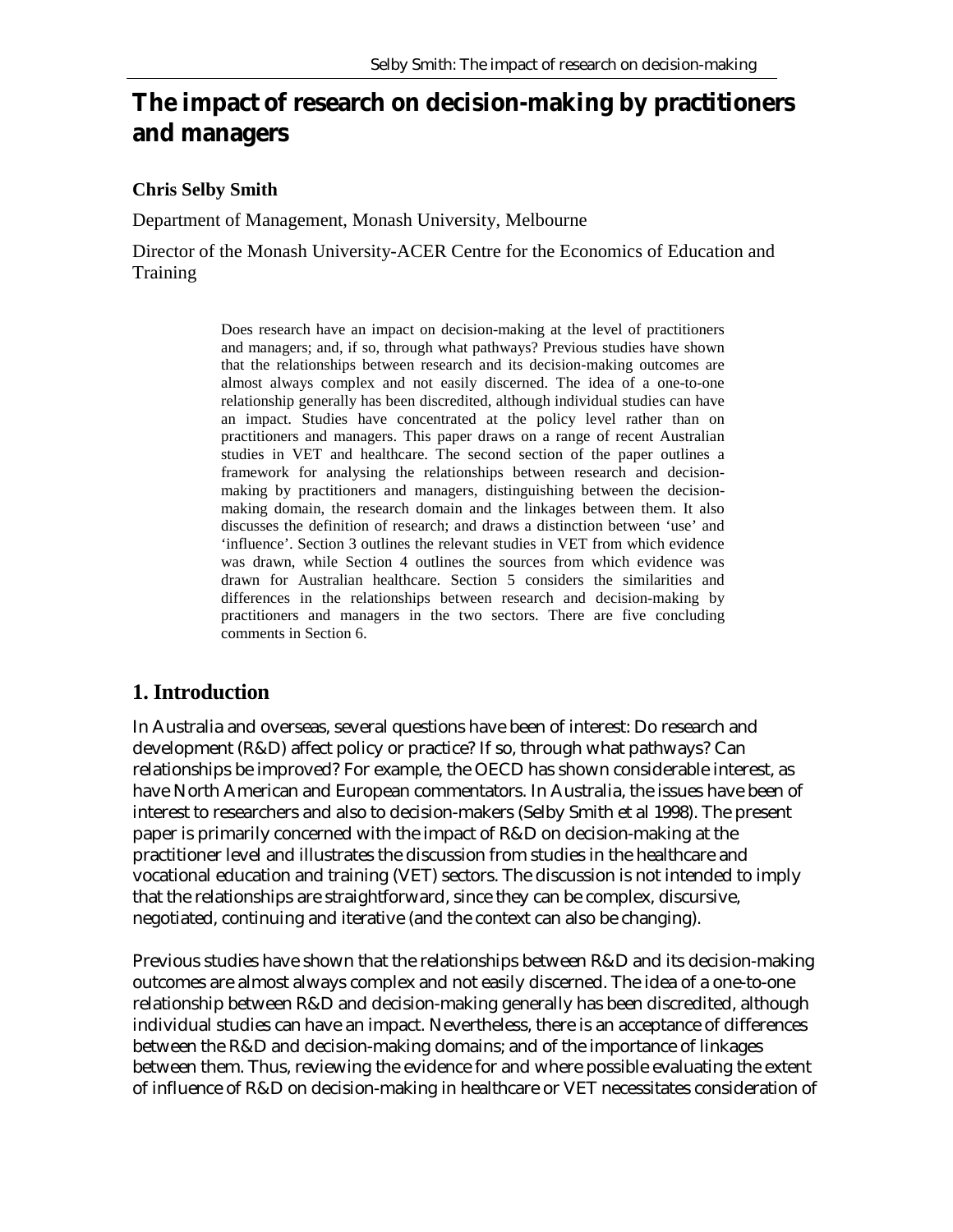three areas: decision-making; R&D; and the linkages between them. The perspective of decision-making is adopted here, since earlier studies have indicated that the perspective from R&D can narrow the investigator's focus, overstating research's impact (the 'key hole' problem) and underestimating the complexity of decision-making.

The impact of R&D on decision-making is defined to incorporate two elements: 'use' - ie whether the R&D served a particular decision-making purpose, such as to solve a problem, or served as a weapon in political or bureaucratic conflict or improved conceptual understanding; and 'influence' - ie whether the R&D made a difference to the decision which was made. Thus, R&D can be used in decision-making even if it does not have an influence, although the counterfactual may be difficult to establish. Secondly, R&D can influence decisions **not** to act as well as decisions to act. Thirdly, even when R&D is used by decision-makers, or has influence on them, they may not explicitly recognise it.

The paper is divided into six sections, of which this brief introduction is the first. The second section considers the framework adopted for analysing the relationships between R&D and decision-making. Section 3 outlines the sources of the evidence for VET, while Section 4 discusses the sources for healthcare. Similarities and differences in the relationships between R&D and decision-making by practitioners and managers in the two sectors are considered in Section 5. There are five concluding comments in Section 6.

### **2. The framework for analysis**

#### **Decision-making**

Ham and Hill (1993) argue that the study of decision-making should concentrate on analysing three areas: the process by which decisions are made; the distribution of power; and the assumptive worlds of key participants in the decision-making process. In terms of the *process*, Palmer and Short (1994) argue that decision-making is often characterised by a number of stages; and R&D can play a part at each stage (see also Rist 1996). For example, R&D can be used at the problem identification and agenda setting stage; in the subsequent phase of deciding on the course of action to be adopted; and at the monitoring and evaluation stage, which provides opportunities for program fine-tuning and adjustment to changing circumstances. Robinson (1998) has argued that there are a variety of decisionmaking processes, which can incorporate R&D very differently. For example, pragmatic decision-making characterised by no systematic consultation or research (although R&D may be used in an ad hoc way to support one stance or denigrate another) is contrasted by Robinson with other decision-making processes, including the systematic investigation of existing R&D (and even commissioning of more). Many of the decision-makers consulted during the empirical investigations identified the complex, changing and time-pressured nature of their operating environment as an important factor in not directly considering R&D evidence before taking decisions. The timeframes of research were seen to outlast those of policy-making, so that results were often 'too late'. Relatedly, there had been substantial staff turnover, reducing the impact of accumulated knowledge, skills and attitudes (Selby Smith et al 1998).

Secondly, the distribution of *power* among the key stakeholders who participate in the decision-making arrangements can affect the likelihood of R&D influencing decisions,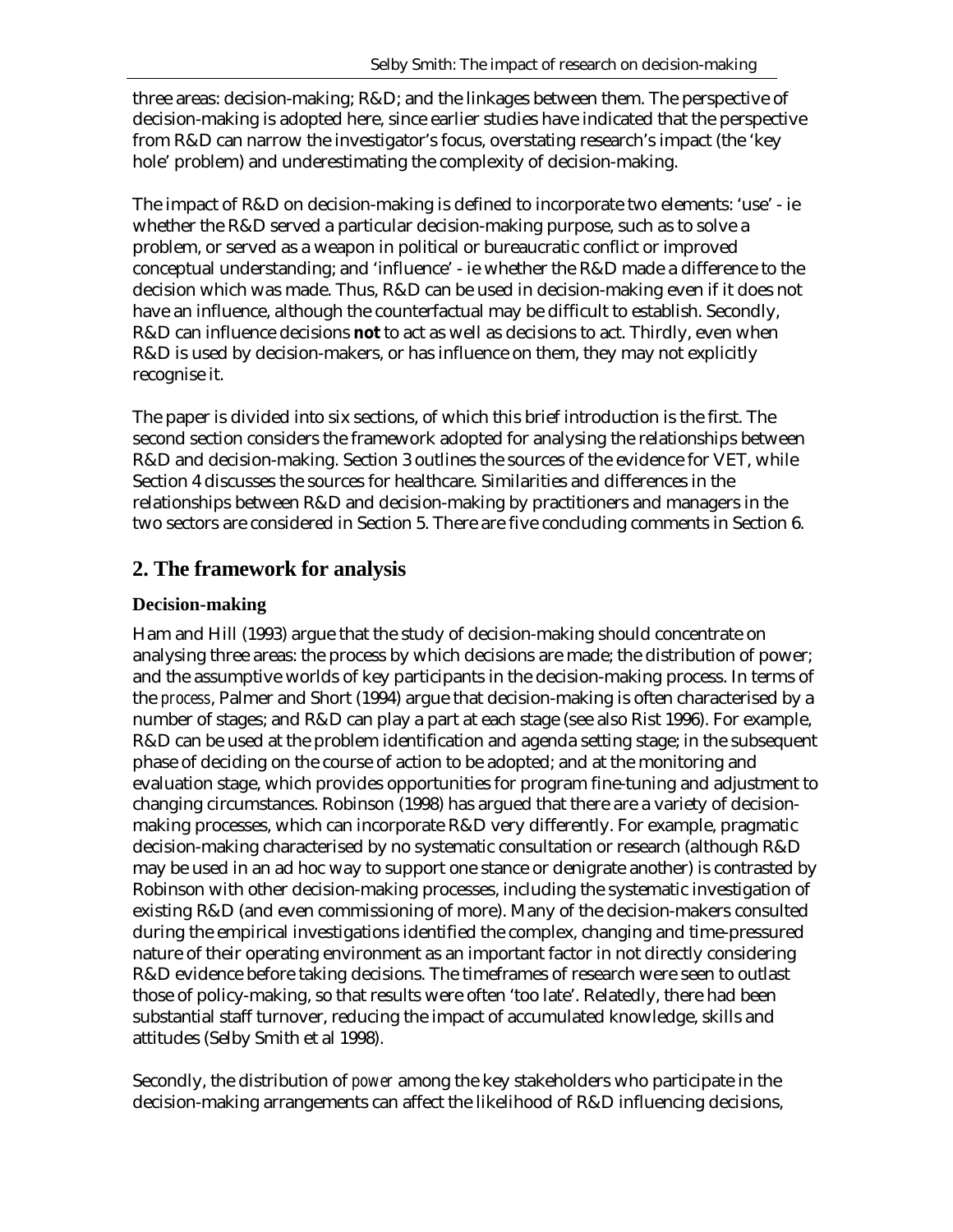especially if the stakeholders vary in their attitudes to R&D and its potential use in decision-making. In both healthcare and VET, decision-making can be mediated through complex structures and arrangements; for example, in TAFE institutes or teaching hospitals. Often decision-making is contested; for example, between different levels of decision-makers, between public and private providers and between professional and managerial perspectives. There is additional complexity when the distribution of power between key stakeholders changes; as it did following the election of the Howard Government in March 1996. In such a complex and dynamic environment there can be many openings for R&D to influence decision-making. Of course, the role of R&D may be overshadowed by other factors.

Thirdly, there are the *assumptive worlds* of key individuals and organisations involved in the decision-making process. The studies considered in Sections 3 and 4 suggest that there are significant differences in the assumptive worlds of key stakeholders in healthcare and VET. And in both sectors public service downsizing has reduced the role of research branches, distancing policy-makers further from R&D, managers and practitioners. There was evidence of differences in the assumptive worlds of key decision-makers, too, at the different levels of decision-making. In practice, and perhaps particularly among practitioners and managers, formal R&D-based evidence is often supplemented by local experience and knowledge.

Three other points are briefly noted. First, at the level of healthcare and VET providers there has been a considerable increase over recent years in competitive pressures accompanying regulatory reform. The case studies of individual providers, while reflecting specific factors in particular contexts, underlined the importance of a decisionmaking environment predisposed to give audience to R&D findings, the contributions of key individuals rather than formal structures, and the cumulative contributions to organisational effectiveness and practitioner competence from successfully applying R&D to decision-making.

Secondly, globalisation and increased international competition are leading to the closer integration of a range of policies to enhance efficiency and innovation, including in healthcare and education. Some of the main drivers of healthcare and VET policy and practice originate outside those two sectors; and in these other areas, important developments are influenced by R&D activity and knowledge accumulation. It follows that R&D not specifically directed at healthcare or education can significantly affect decision-making there. Examples include competition policies, developments in financing arrangements or human resource management approaches, and changing perspectives on the appropriate balance between producer and consumer interests. Both the healthcare and education systems require a capacity to translate relevant R&D undertaken elsewhere, from both domestic and international sources, so that it can be applied effectively in local circumstances.

Thirdly, there are indirect as well as direct links between R&D and decision-making at all levels, including decision-making by managers in provider organisations and by individual practitioners. Each stakeholder organisation uses R&D to advance its own interests, deploying a wide range of information, including R&D-based information, in their engagement with current political and policy debates. They also use R&D for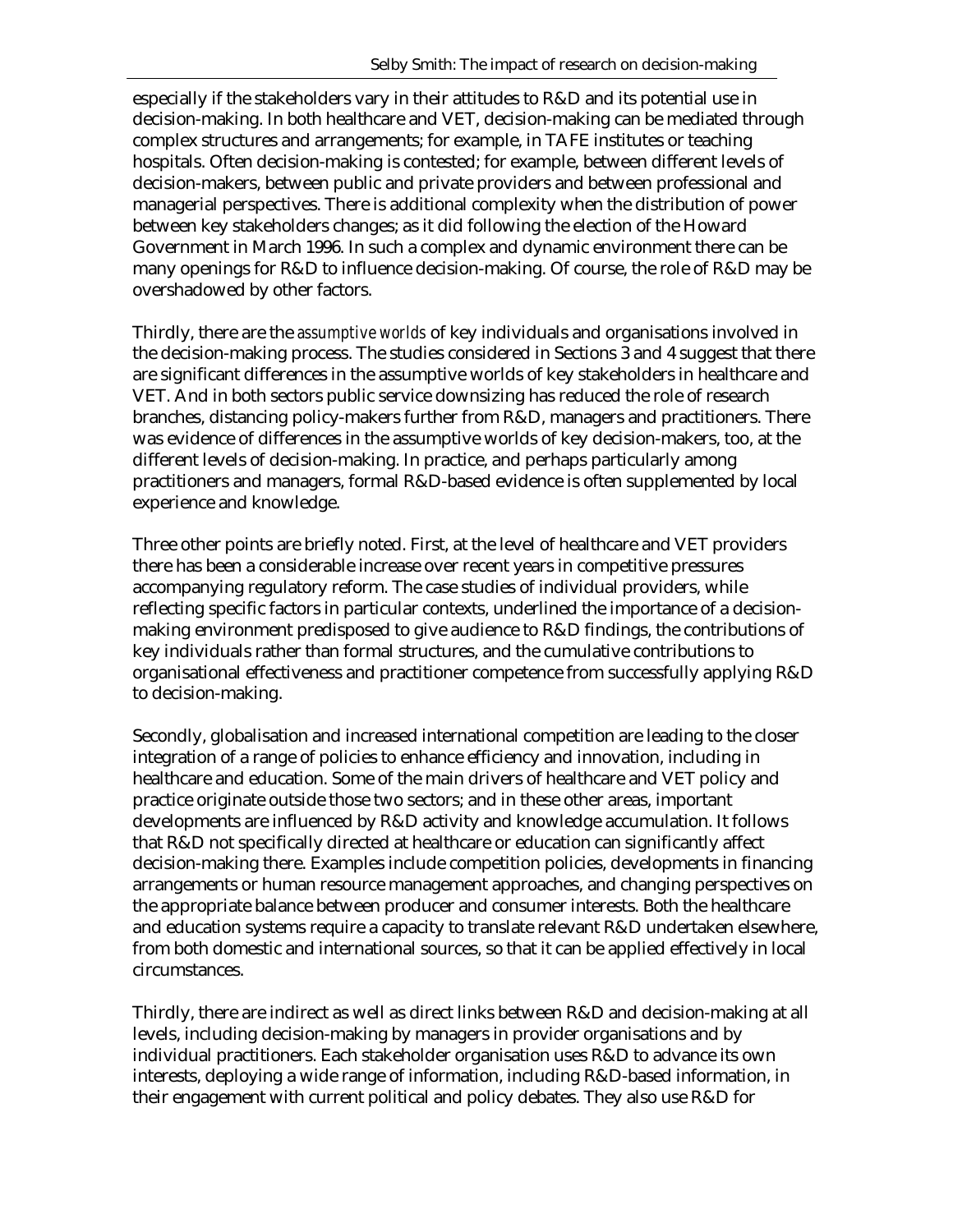communicating with constituents and for other purposes, including industrial negotiations. They seek to influence the broader research agenda. Also, the wider community's call for change rather than direct R&D evidence, can produce modifications in decision-making by provider organisations or practitioners. 'Clamour' (Postlethwaite 1984) can both initiate research and be driven by it. Here, R&D has an impact on decisionmaking which is indirect and mediated through the media, the judiciary, community activity, public opinion and the political process.

We suggest that researchers should have 'suitably modest' expectations about the contribution of R&D to decision-making, including by managers and practitioners, since R&D is only one of a number of sources of information available to decision-makers, and information from all sources is only one of many inputs into the decision-making process. Brown (1991), considering healthcare decision-making in the US, concluded that 'on a good day, ideas (information) may gain a hearing amid the swirl of political considerations, but it must be a very good and rare day indeed when policy-makers take their cues mainly from scientific knowledge about the state of the world they hope to change or protect'. Two-thirds of the senior decision-makers in VET who were surveyed considered that, in reaching decisions, political and strategic considerations played the greatest role, with research-based information being used in half the cases described to support a decision already taken (Selby Smith et al 1998). And Boud et al (1997) argue that, at the level of education providers and practitioners, decisions tend to be made according to past practice, perceptions of industry needs and local constraints, rather than based on research.

#### **R&D**

Research in healthcare and education is 'so diverse and includes so many approaches that we are not communicating well if we just talk about "research" with a capital "R"' (Anderson 1998). The Australian Bureau of Statistics (1993) defines research (R&D), by reference to the OECD Frascati Manual, as comprising 'creative work undertaken on a systematic basis in order to increase the stock of knowledge, including knowledge of man, culture and society, and the use of this knowledge to devise new applications'. Thus, R&D focuses on studies characterised by originality; it has investigation as a primary objective; and research shades into development and application. 'R&D' has three main outputs. First, it provides new knowledge and applies existing knowledge in new ways, including for new audiences and in new settings. A second output consists of research skills and attitudes: an approach, a way of doing things or of assessing alternative sources of information. R&D creates human capital as well as knowledge. The third output is appropriately educated people, who are critical for the effective operation of the research system and improved decision-making. Most 'impact' studies concentrate on the knowledge creation aspects of research. Since R&D involves an aspiration to truth, it precludes conclusions being reached before the evidence is examined or despite it (Weiss 1991).

The OECD and the Australian Bureau of Statistics classify R&D studies by type: basic research; strategic research; applied research; and experimental development (Australian Bureau of Statistics 1993). Research in healthcare and VET can be distributed among the four types. Three significant implications arise. First, one would expect different *levels* of impact for the different types of research. For example, R&D which specifically addresses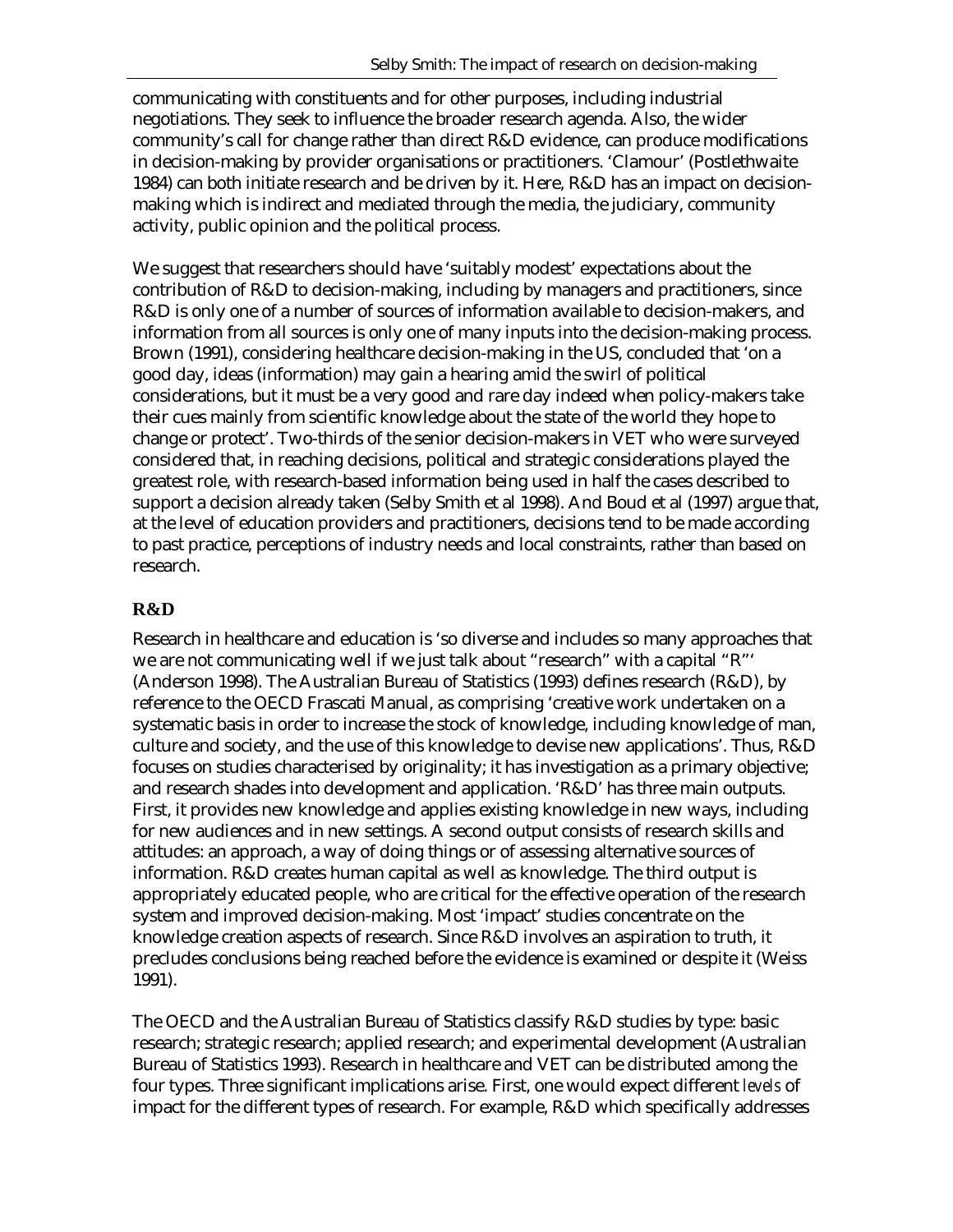a current problem clearly defined by users is likely to be thought 'more relevant', particularly in the short term, than research intended to expand decision-makers' conceptual understanding. Secondly, one might expect different *patterns* of impact between the types of R&D in various decision-making situations. For example, national and State level decision-makers might be expected to attach higher priority to strategic research and less to developmental activities - and the reverse for providers, because the former tend to be less concerned with detailed implementation and more with strategic questions (and conversely for managers and practitioners). Also, different patterns of R&D impact would be expected at different stages of the policy cycle. Thirdly, *perceptions* of use and influence tend to vary among types of R&D. Even when information from a research study is used or has an influence on decision-making, this may not be visible to a particular stakeholder. Note, however, that research skills and attitudes can be used in all decision-making settings (and in the research system itself).

The accumulative nature of R&D means that, while an individual study can have an impact on decision-making, this tends to be the exception not the rule. Trace-back studies suggest greater research impact, particularly from basic R&D, than forward-looking studies. Viewing research 'as a process of debate' (Klein 1990) or conceptualising a 'knowledge reservoir' (Buxton and Hanney 1997) highlights the value of an ongoing research capacity from which decision-makers can draw.

Educational research and R&D on the healthcare system employ a wide range of approaches. Since different research questions benefit from different techniques and methodologies, it is important to match the approach to the problem. When a particular disciplinary approach is adopted, this influences the problems identified, the questions posed, the techniques adopted to investigate them, the way in which results are reported and the audiences with whom researchers interact. To the extent that the issues concerning decision-makers warrant attention from more than one disciplinary perspective, researchers require not only competence in their discipline, but other skills and personal characteristics to enable them to collaborate effectively.

R&D is carried out in various locations. Indeed, it can be argued that anyone with relevant skills can carry out R&D and they can do it anywhere. However, there are advantages in carrying out particular types of R&D in the different locations. Each location tends to specialise in particular types of research; produce different combinations of research outputs; and attract particular types of researcher. The great majority of R&D by practitioners appears to represent the actions of individuals seeking to improve the operation of an activity with which they are involved; these studies are often relatively brief in duration and produce either no report or one which has only limited circulation. There is a balance to be struck, from the overall societal viewpoint, among the different types of research and, by implication, among the different locations.

Of course, research is not solely to provide information for decision-making, especially if the relationship is conceived as narrowly instrumental and short term (West 1997).

#### **Linkages**

The impact of R&D on decision-making is affected by the linkages between research (and researchers) and decision-making (and decision-makers). Contact between the two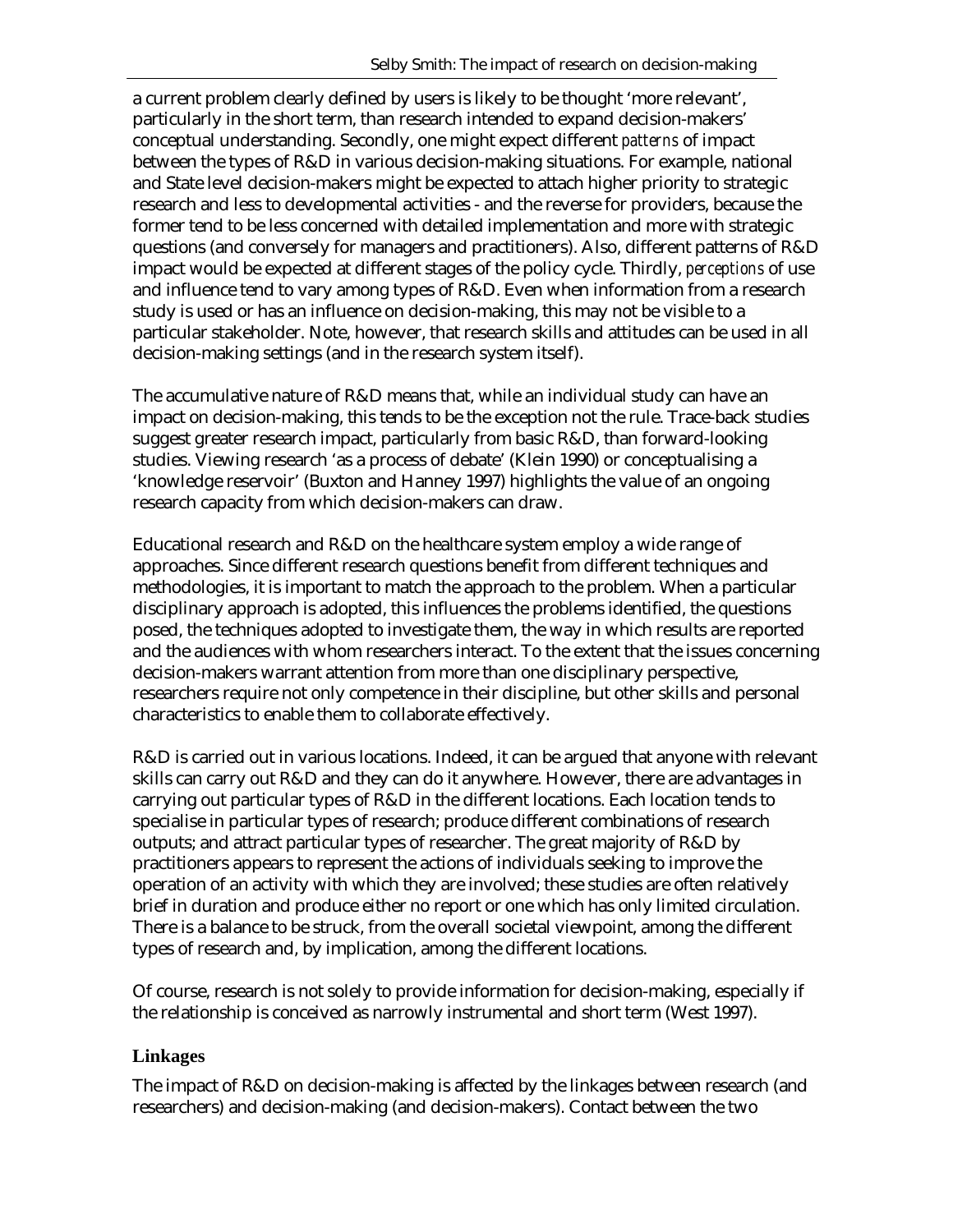domains, not only at the close of a study, but also before and during its conduct, can strongly affect impact. The contacts can even establish 'multiple areas of collaboration between the two parties which transcend the impact of a single study' (Huberman 1990). Linkages between the two domains can be facilitated through particular institutional arrangements, key stakeholder organisations, other interest groups and the media, and funding arrangements, so that linkages are conceptualised better as a 'web' or 'network' (Selby Smith et al 1992). To stress the concept of linkages is to be concerned with facilitating the establishment of multiple areas of collaboration between researchers, policy-makers, managers and practitioners, given the multiple pathways through which research can influence policy and practice. Linkages can also be a means of ensuring that researchers address the 'right' questions.

The literature on the web of linkages is sparser than that on decision-making or research. Linkages have a two-fold task: to transmit information from potential users of research within the decision-making system to researchers about the R&D needed for decisionmaking; and to transmit to potential users information about relevant R&D which has been undertaken within the research system. One defining characteristic of linkages is information flows; of which there are many forms: formal or informal, direct or indirect, long term or immediate. Although linkages are established because one party, usually decision-makers, wants to gain access to improved information or knowledge, this presupposes that decision-makers know what they want; that researchers understand *which* decision-makers want *what* research, and *when*; and that researchers wish to respond and are able to do so. These conditions are frequently not satisfied. The web of linkages can have an international dimension. Huberman has stressed 'sustained interactivity' for achieving instrumental change.

The literature has tended to focus on linkages involving information flows, with greater recognition only recently of tacit knowledge and the movement of people. When research occurs in decision-making settings, such as at the practitioner level, the linkages between R&D and decision-making tend to be closer and there is a greater likelihood of external research also being taken into account.

Two other matters are noted. First, since there are likely to continue to be significant differences between the research and decision-making communities, there is a role for research 'brokers' to facilitate the exchange of information, skills and attitudes between R&D producers and potential users (Buxton and Hanney 1994). Secondly, the increasing tendency by decision-making organisations to outsource R&D does not remove the need to retain an integrative, translating and coordinating function within agencies. They need to be able to ask the appropriate questions, assess the evidence, and know how and when to use it.

#### **Levels of decision-making**

Three levels of decision-making were distinguished: national or State level; the level of individual healthcare or education and training providers; and practitioners (such as doctors and other health professionals or teachers). This paper focuses primarily on the latter two levels of decision-making.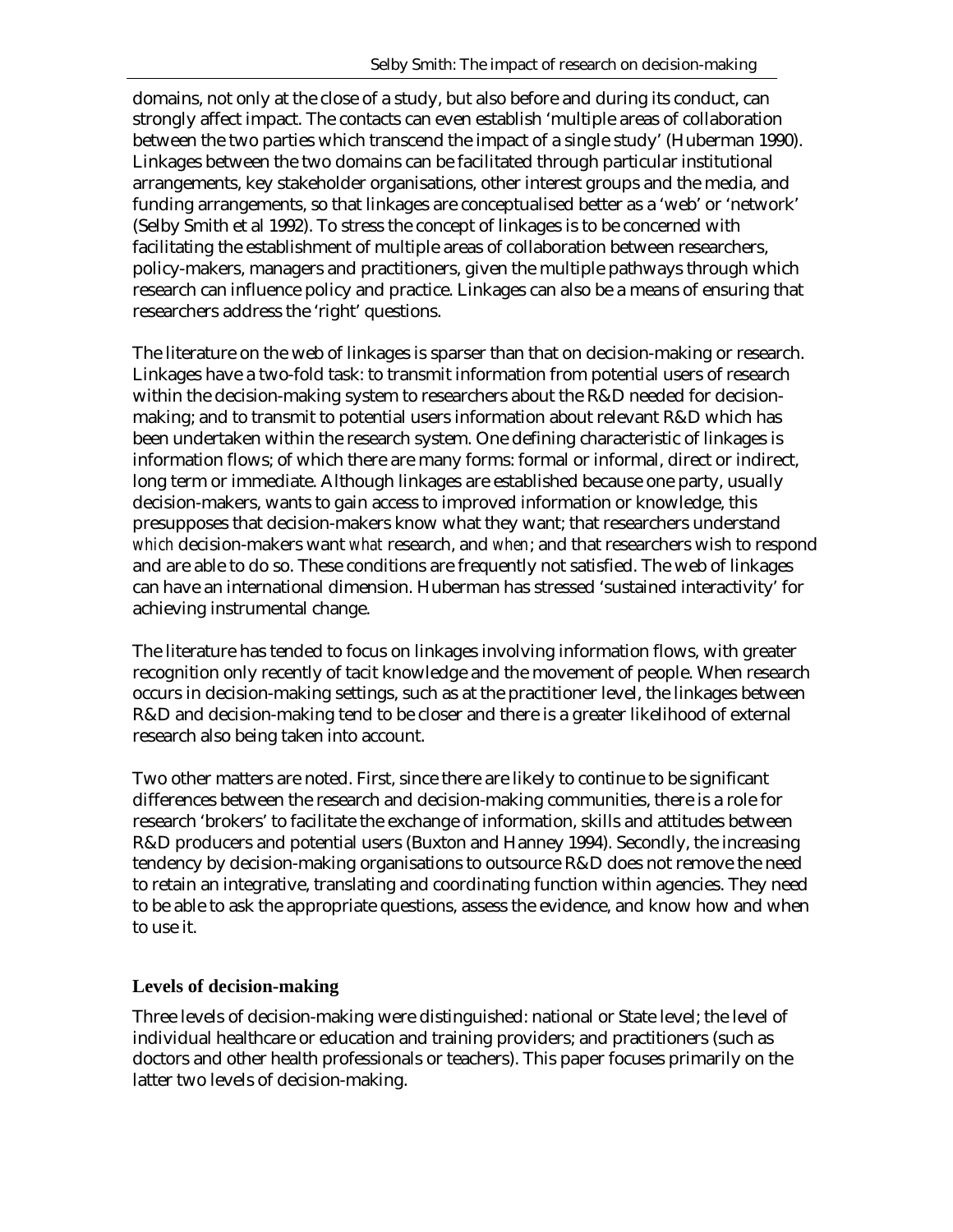### **3. Evidence from VET**

The evidence is drawn from three main sources. First, a study was commissioned by the Australian National Training Authority Research Advisory Council in 1996 (Selby Smith et al 1998). Secondly, a two-day symposium was held in Melbourne during February 1997 as part of that project (Selby Smith 1998). Thirdly, seventeen case studies were undertaken, using a consistent methodology (Selby Smith 1999). Material is drawn from these three sources relating particularly to VET practitioners and to managers in provider institutions, using five complementary approaches.

First, there was a review of relevant literature, noting that there is no single approach to the issue of the impact of research, either generally or specifically in VET (Selby Smith et al 1998).

Secondly, a symposium was held, to identify key issues promptly and enable different perspectives and approaches to the research question to be drawn on as appropriate. Sessions considered the impact of research from users' perspectives at the State/Territory and national levels (Session 1); at the provider level (Session 2); and in terms of interactions between VET and the wider economic, political and societal systems (Session 5). Perspectives were also sought from researchers working in a range of research settings, including in VET research institutions (Session 3) and in other settings, such as private consultants, as expert advisers and in the formal inquiry process (Session 4). Similar studies have been undertaken in other areas of public policy, for example, in health and in other areas of education. Researchers from these areas reported on their findings in Session 6. Presenters from the United States and New Zealand added an international perspective. Some additional matters were raised in the final plenary session. The broad parameters of the research study, including key terms which required definition, were set out in a background paper circulated to participants prior to the symposium and on which they were invited to comment.

In the event, the symposium proved to be more fruitful than anticipated. Not only were many issues that could assist in understanding the relationships between R&D and VET decision-making identified; there were three additional outcomes. First, the symposium process was interactive, dynamic and cumulative; one of mutual learning for those prepared to put their cognitive maps in jeopardy. Secondly, the considered views and material offered by symposium participants facilitated the development of responses to the research question. Thirdly, the discussions provided insights beyond the specific questions raised by the funding body, in particular ways of improving the relationships between research and VET decision-making.

Thirdly, two quantitative studies were undertaken by members of the Research Centre on VET at the University of Technology, Sydney, who were in the research team. The first study sought to collect and analyse Australian research activity in VET 1988-1996. 1068 different significant research activities were identified as having commenced, including 205 examples of local research projects (although RCVET commented that 'the information about these was extremely mixed both in quantity and quality') and eight research programs were identified (four within universities). The second study was based on semistructured telephone interviews with fifty VET decision-makers. The sample included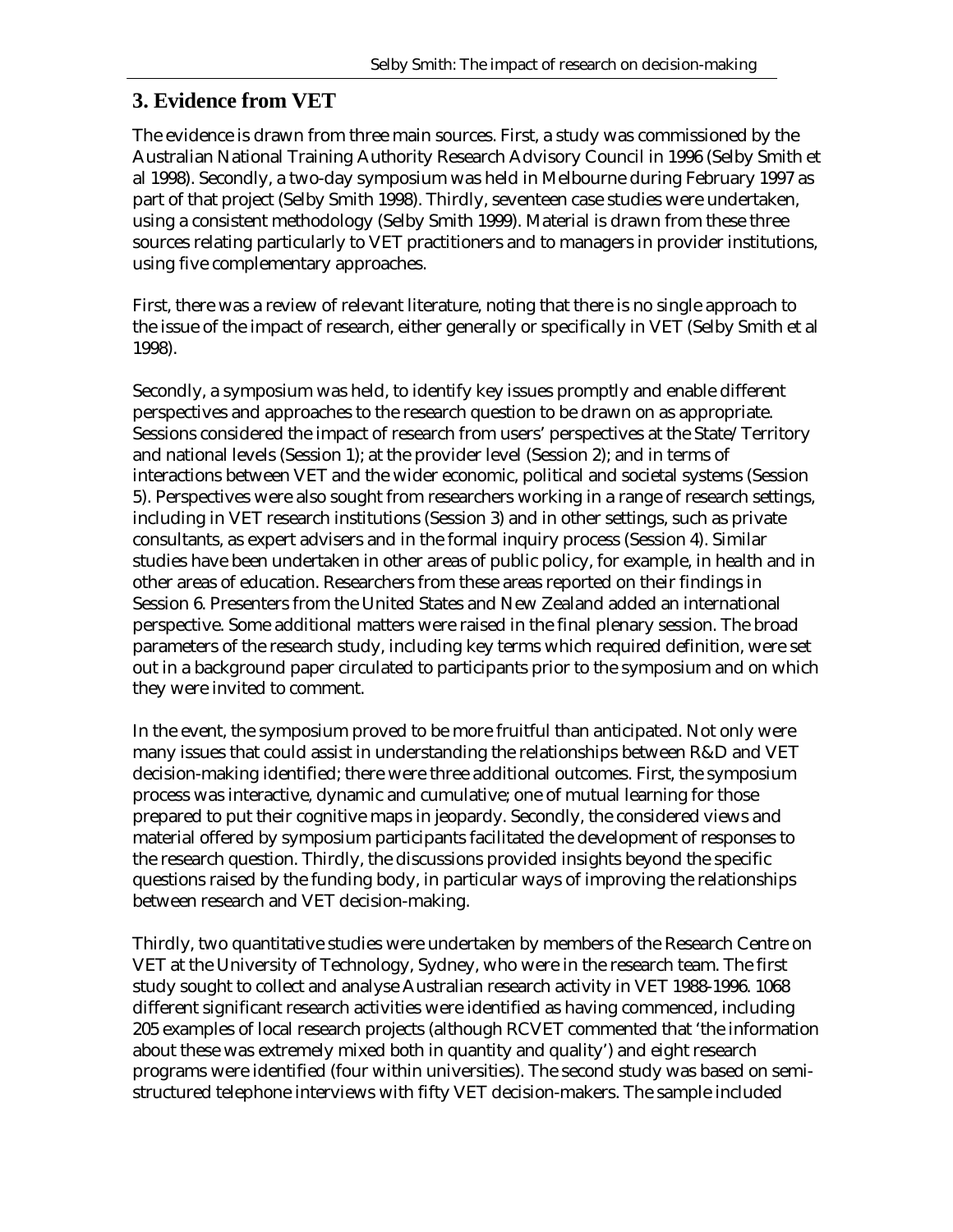major decision-makers in VET (such as senior or middle level bureaucrats in national, State or Territory VET authorities, senior managers in VET providers, and key office holders in industry organisations) and decision-makers in providing training, such as heads of department in VET providers and human resource managers or training managers within enterprises. Thirty-six percent of the sample were classed as senior decision-makers, 42% as middle-ranking and 22% as lower ranking decision-makers. The detailed results are in chapters 4 and 5 respectively of Selby Smith et al (1998).

Fourthly, case studies were conducted to explore the influence of the factors identified in the literature and in discussion at the symposium in the context of particular situations. The original nine case studies (Selby Smith et al 1998) were subsequently expanded to seventeen (Selby Smith 1999). The case studies are complementary to the study reported in the 1998 book and a consistent approach informs the different perspectives which were used. The drafts were discussed at a workshop prior to completion, and authors had the opportunity to revise their drafts in the light of discussion there, if they wished. Surveys and case studies, taken together, allow for a more complete understanding of the relationships between R&D and decision-making than either can alone. Surveys and case studies build on the advantages and tend to offset the disadvantages of each other. Many of the R&D projects examined in the case studies were initiated by users and, hence, may be thought more likely to have a subsequent impact on decision-making. However, some projects were initiated by researchers, and it is of interest whether the mode of initiation affected the subsequent impact on decision-making.

Finally, the research project included reference to overseas experience. A paper setting out preliminary findings was circulated to informed overseas commentators. Their responses, which were most helpful - and generally supportive of the analysis which had been undertaken and the conclusions reached - were incorporated into the final report.

# **4. Evidence from healthcare**

The evidence is drawn mainly from four sources. The first source is a study of the factors influencing the effectiveness of the links between economic evaluation studies on the one hand and changes in health policy and practice on the other (Drummond et al 1991; Selby Smith et al 1994). The study was concerned with planning decisions about which facilities to provide and which programs or therapies to reimburse or fund; and clinical decisions about the care to be given to individual patients. The arguments were illustrated by reference to nine specific Australian examples: extracorporeal shockwave lithotripsy; office pathology testing; magnetic resonance imaging; CT scanning; cervical cancer screening; bone mineral assessment; automated implantable cardiac defibrillators; liver transplantation; and extracorporeal membrane oxygenation. Interestingly, it was found that, since the effects of changes often could not be predicted accurately, they needed to be monitored carefully over a period of time, with consideration given to both processes and outcomes. In general, the value of a once-only assessment was open to doubt; and the responsibility for monitoring, and remedial action as required, fell significantly at the level of healthcare managers and practitioners.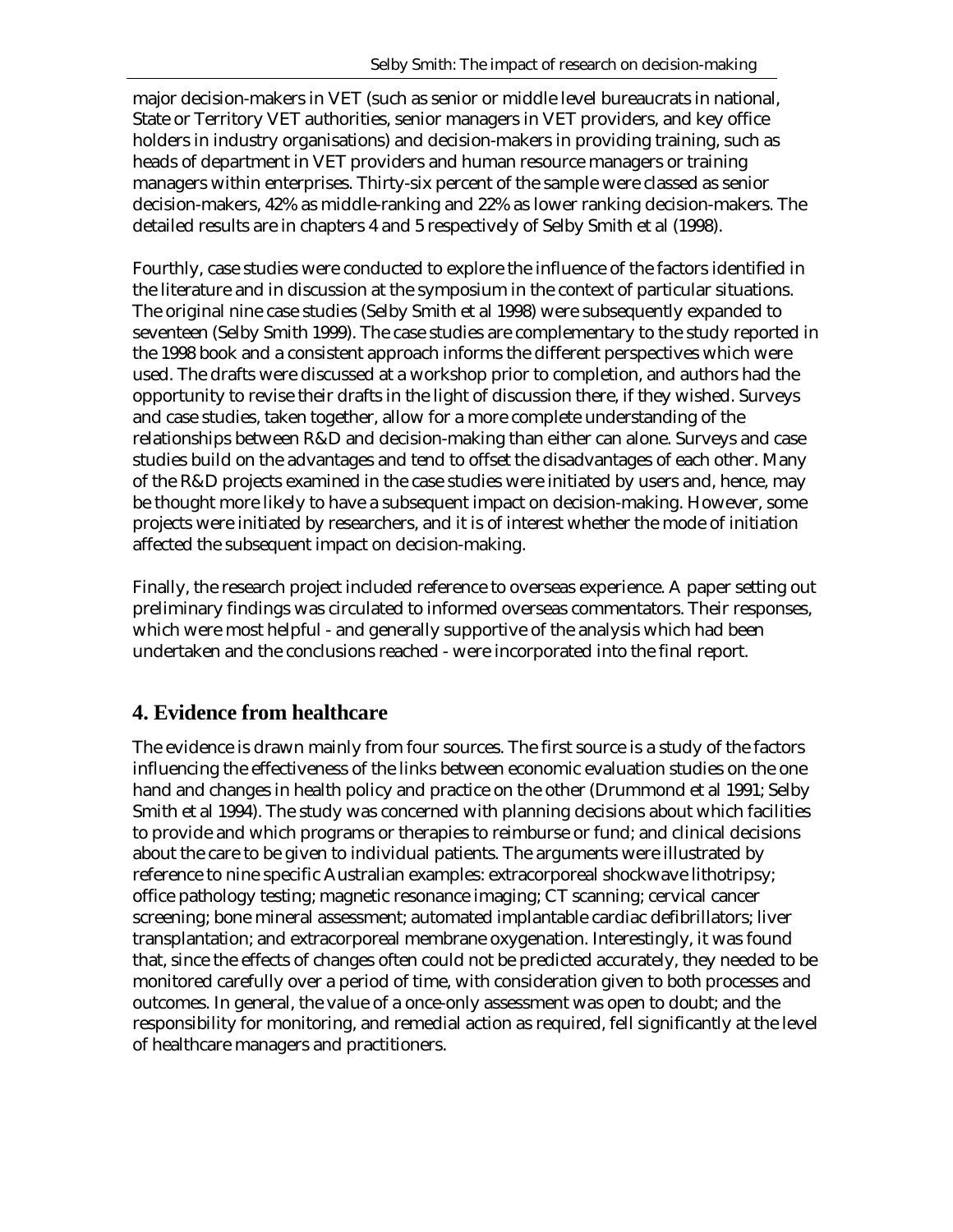Secondly, a study of health labour force research in Australia was undertaken for the Australian Health Ministers' Advisory Council (Selby Smith et al 1992). From the viewpoint of those managing provider institutions, labour is the largest proportion of their expenditure by far, and health labour is crucial to healthcare outcomes and the processes of care. An inventory was developed of studies undertaken between 1980 and 1991 (Selby Smith et al 1992a) and an investigation was conducted concerning their use in policy, program and administrative action. The discussion is based on analysis of the inventory, six case studies and the search conference. Interestingly, there was considerable restriction on the availability of the research studies, especially by governments and health provider institutions compared to tertiary educational institutions, which suggests that the former studies contribute less than the latter to the accumulating body of knowledge. The inventory tabulations also indicated that R&D initiated independently of the expressed needs of users was less likely to be used; and that users were more likely to be aware of where R&D findings were used, and how, than outside researchers or consultants. Participants at the search conference argued that, compared to education and training, R&D in healthcare institutions and among practitioners appeared to have a higher priority, to be more scientific in orientation, to be more closely linked with users, and to be much better funded (Selby Smith et al 1992, pp 106-115).

The third source was a study of the non-specialist medical workforce in public hospitals (Gadiel et al 1997) funded by the Commonwealth Department of Health and Family Services, which offered public hospitals an opportunity to explore practical solutions to hospital shortages of generalist medical practitioners. In 1995 the program funded 21 pilot projects, each for twelve months. In 1996 a further year of funding was approved for eight projects. The total value of the program was approximately \$3.5 million. The main concern of the research program was the career destiny of a group of doctors within public health systems, which included non-accredited registrars, GPs interested in establishing better linkages with hospital practice, and others - often referred to as 'career medical officers'. The strategy behind the program envisaged both an expansion of the role of GPs in healthcare institutions, specifically hospitals, and the development of a comprehensive workforce strategy for non-specialist doctors within public health systems. The program was intended to enhance service access, quality or cost effectiveness.

Given the way the research projects were organised and facilitated, the project findings tended to contribute more to the accumulating reservoir of knowledge available for other decision-makers and researchers than often occurs from R&D in workplaces. Linkages were consciously fostered between researchers and users in the workplace; and between researchers, policy-makers, practitioners and professional associations. The experience of the pilot projects particularly stressed the importance of continuing contacts, a range of activities and follow-up if linkages are to be improved on a long-term basis. Also, the valuable insights and developments which emerged through a particular project could transcend the boundaries of a single R&D study, as in the John Hunter project which created 'a number of potentially useful administrative, operational and educational resources' (Gadiel et al 1997, p 101).

The final source relates to investigations into the incidence of medical benefits fraud and overservicing under the Commonwealth Medical Benefits Schedule in the early 1980s (Commonwealth Department of Health 1982; Joint Parliamentary Committee of Public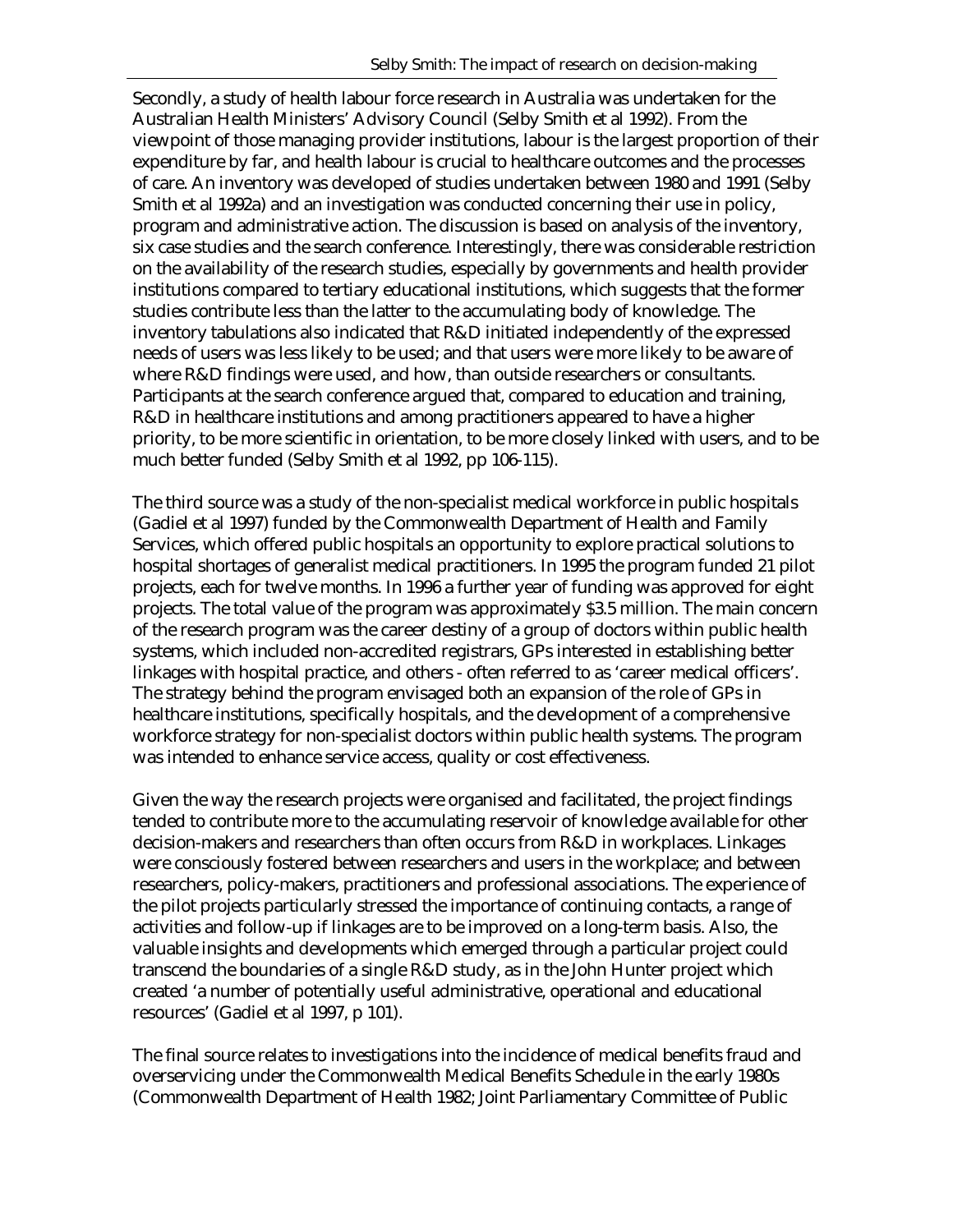Accounts 1982a, 1982b, 1982c; Selby Smith and Corbett 1995). Particular attention is focused here on the relationships between R&D and decision-making by practitioners. The extensive analysis and interpretation of the statistical data on medical service claims on the Commonwealth was conducted within the Federal Department and at a later stage was shared with other agencies, such as the AFP and the A-G's Department, and with the organised medical profession. R&D was involved, including each of its three attributes: improved information; research skills and attitudes; and educated people.

Broad changes in public opinion, legislative policy and bureaucratic administration provided the backdrop against which individual medical practitioners conducted their affairs. The public discussion and Parliamentary and media interest in medical benefits fraud and over-servicing influenced the overall environment in which practitioners operated and, no doubt, influenced their decision-making and practices indirectly. More directly, the Departmental negotiations with the organised medical profession, and the provision of statistical data, interpretative material and government doctor to private practice doctor consultation and education appears to have had some effect on practice patterns. Incentives were provided for practitioners. The influence of informed professional opinion on practice patterns tended to be particularly important, although financial and legal sanctions were available if required. The overall process resulted in a considerable change in the assumptive world of influential professional opinion and illustrates the importance of linkages.

# **5. Similarities and differences between VET and healthcare**

The similarities and differences between the sectors are considered firstly for managers in healthcare and VET provider institutions, and secondly at practitioner level. In each case, the similarities are considered first and then the differences between the sectors.

### **1. Institutional level decision-making**

At this level there are certain *similarities* between healthcare and VET in the relationships between R&D and managerial decision-making. The *policy process* has similarities, although in both sectors there are variations between institutions, eg in size, complexity, institutional autonomy, and public or private ownership. In both sectors the environment is affected by wider considerations, such as the Hilmer reforms and the changing balance between consumers and providers. In both sectors R&D is undertaken to inform decisionmaking and external R&D is also used, but R&D is not the only input and not necessarily the most important. Decisions can be influenced by R&D directly, but often R&D is cumulative in its impact and combines with other factors to produce change.

The *power* of stakeholders is relevant in both VET and healthcare in determining whether R&D has influence on managerial decisions. If those with power are not aware of relevant R&D or do not attach much significance to it, then their decisions are unlikely to be influenced by R&D. Power can operate directly on managerial decision-making, especially in government institutions, which dominate both healthcare and VET, and also indirectly. Within the non-government sector, the power of key stakeholders can differ between commercial organisations and those run by religious and charitable groups.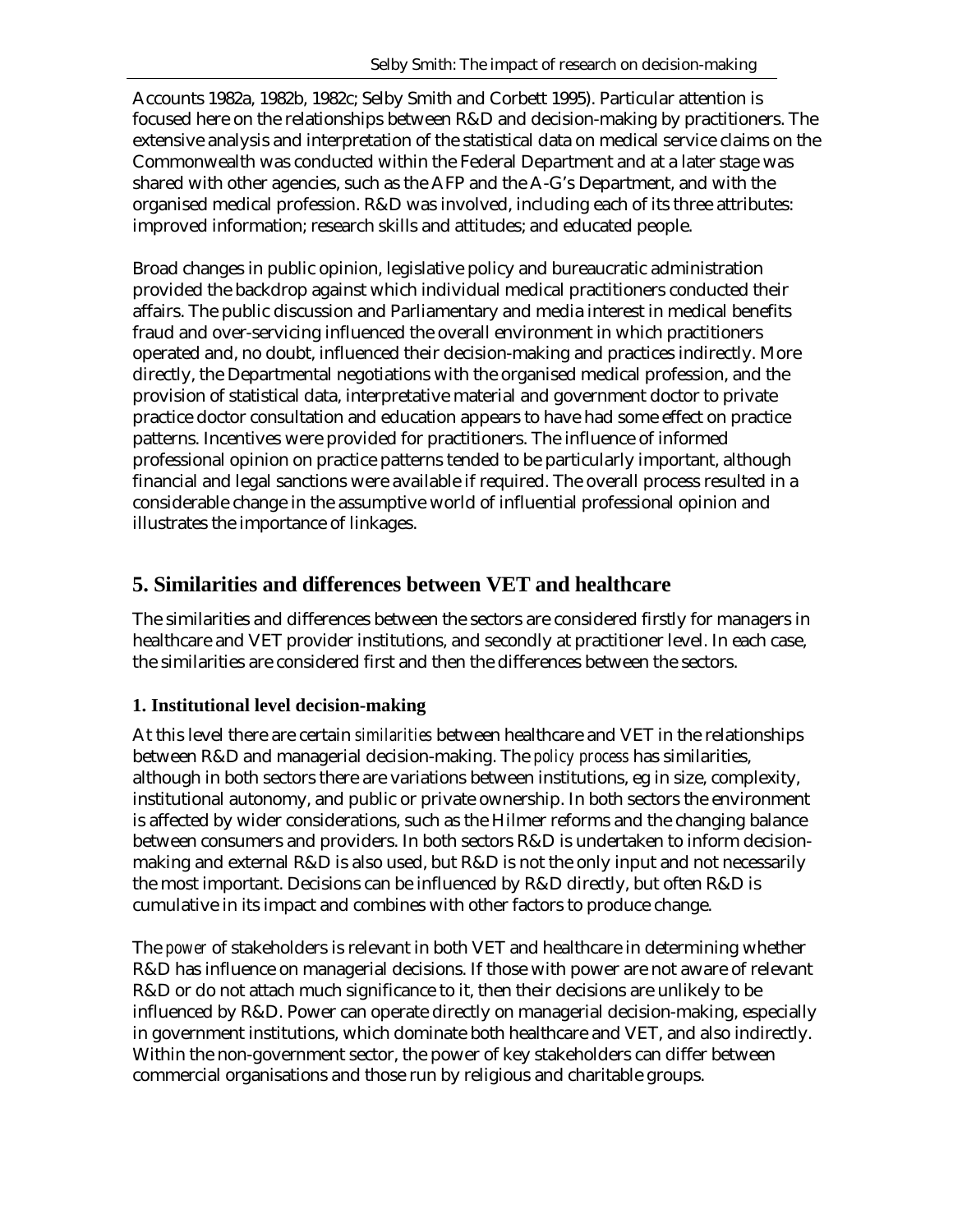The *assumptive worlds* of key stakeholders are also important for the relationships between R&D and decision-making in both healthcare and education. To the extent that key stakeholders are open to evidence and interested in R&D, it can have audience and thus influence decision-making by managers (and conversely). The evidence shows that in many healthcare and VET institutions, managers give audience to R&D and are open to its influence on their decision-making.

Secondly, there are similarities in terms of *R&D* between healthcare and VET. Provider institutions in both sectors undertake R&D, which tends to be applied in focus, closely linked to institutional policies and practice, and to the search for competitive advantage in increasingly contestable markets. Much of it is linked to the perceived needs of users. Thus, the R&D tends to have audience and some influence, but the distinction between researchers and decision-makers becomes blurred and the research's claims to objectivity can be affected. The R&D is often relatively specific to time and place, may be commercialin-confidence in nature and is not widely disseminated. Generally, in both healthcare and VET, R&D for managerial decision-making in provider institutions contributes little to the accumulating body of knowledge. However, R&D can contribute new and better information, research skills, attitudes and educated people to decision-making processes and outcomes in both sectors.

Thirdly, the evidence shows that *linkages* between R&D and decision-making are important if R&D is to be used and have influence in either education or healthcare. The R&D tends to be more influential if the linkages occur throughout the study, rather than solely at its conclusion. And linkages established in one R&D project can result in collaboration which transcends the impact of the single study. In both sectors the linkages can be formal or informal, direct or indirect. People-level exchanges appear to be particularly important. Linkages with students (in VET) and patients (in healthcare) are significant, as well as with providers. And indirect linkages can occur through institutional councils, advisory groups and professional associations in both sectors. More generally for the relationships between R&D and managerial decision-making specifically at provider level, mutual esteem between researchers and decision-makers, collaborative approaches and a concern to improve the operation for key stakeholders as a whole appear to be important in both sectors.

There are also significant *differences* between VET and healthcare in the relationships between R&D and decision-making at the level of managers in provider institutions. First, in *decision-making* a higher priority appears to be attached to R&D in healthcare provider institutions, especially R&D on clinical matters, than in most education and training providers. The methodology tends to be more scientific and technological, the disciplines command more general respect in the institution, and decisions can be more acceptably based on the R&D evidence. The influence of research skills and attitudes tends to be stronger and the technology of production appears to command more unified support from the professionals in healthcare than in VET. Interestingly, as health promotion and prevention come to command greater support among healthcare professionals, the contrast with education and training may become less striking.

Secondly, there tends to be a stronger *research culture* in healthcare institutions, especially in teaching hospitals. This has an effect on the research skills and attitudes of the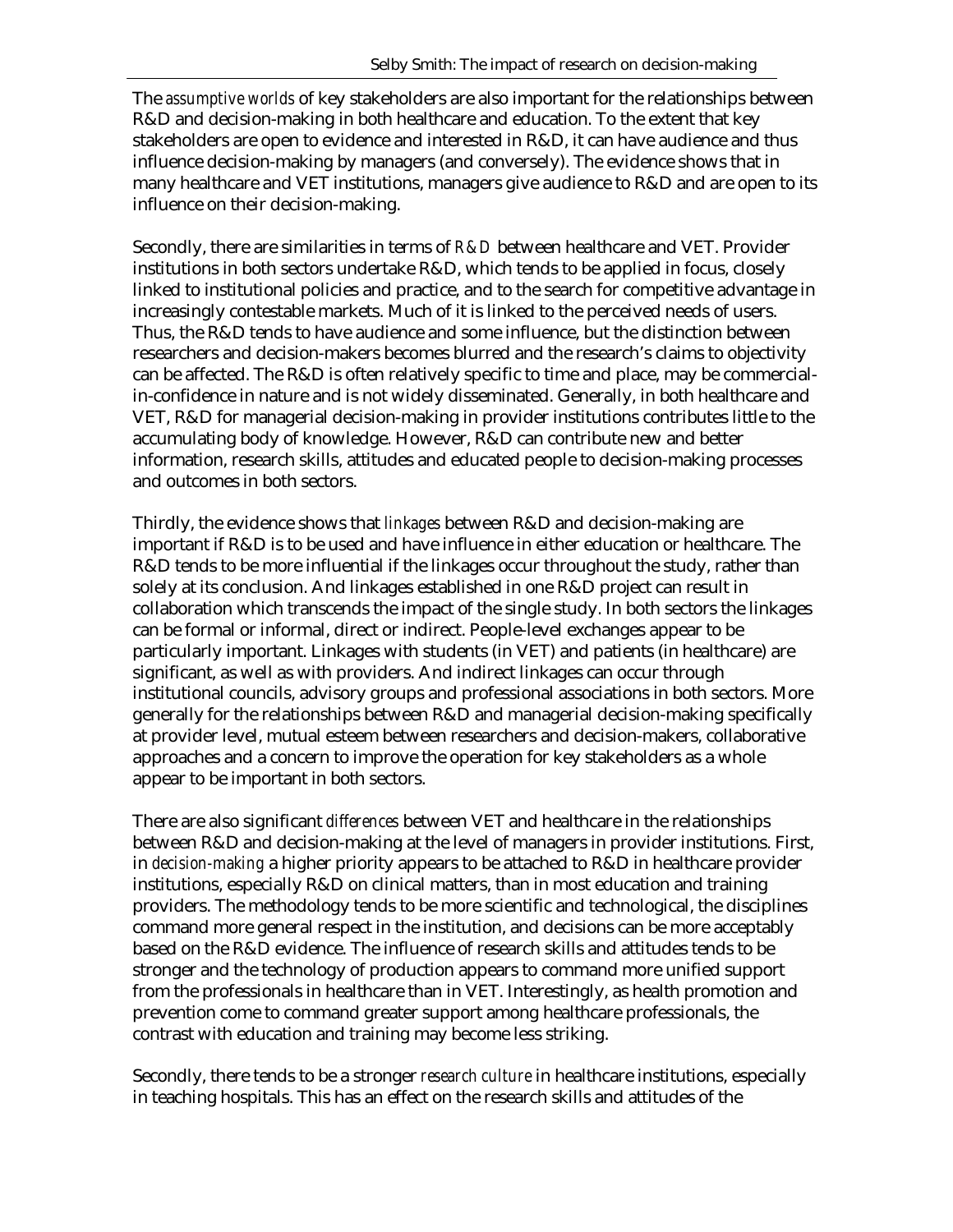institutional policy-makers and on their assumptive worlds. The strength of the clinical perspective carries over into the administrative processes of the institution to a degree which does not occur in most VET providers. Many clinical leaders are personally involved in healthcare administration at provider level; apply their research skills and attitudes to managerial decisions in the institution; and guard jealously the autonomy of their clinical activities.

Thirdly, at the departmental or unit level, where, in practice, much decision-making occurs in provider institutions, there are closer linkages between R&D, teaching and service activities, and management in healthcare than in VET. Since the linkages are stronger in healthcare, R&D tends to have a greater influence on decision-making.

Finally, the R&D pressure on decision-makers from outside the institution tends to be greater in healthcare than in VET. Provider institutions in both sectors are, of course, subject to external suggestions, pressure and advice on a continuing basis. But in healthcare the R&D base for it tends to be greater than in VET, mediated particularly through powerful *professional associations*. They are knowledgeable about the institution and closely linked to it, but not dependent on it. Typically they are keen to maintain and raise standards, including on the basis of research evidence.

#### **2. Decision-making by practitioners**

There are **similarities** in the relationships between R&D and decision-making when comparing healthcare and VET practitioners. The *framework* suggested in Section 2 applies at the level of practitioners. The decision-making system, the R&D system and the linkages between them are relevant to the relationships between research and action; but not in exactly the same way as at the other levels.

The decision-making *process* tends to be more integrated at the practitioner level, with less discrete stages than at the policy level. For example, there is less of a distinction between policy formulation, policy adoption and policy implementation. Also, whereas at policy level a decision once made may be difficult to reverse, at the practitioner level decisionmaking tends to be continuous. Thus, the timing of R&D findings is less critical for implementation at the practitioner level than at the policy or managerial levels (although not for the individual patient or student). On the other hand there are many more practitioners than policy-makers, so that targeting the relevant audience presents a greater challenge.

The distribution of *power* is important for the relationships between R&D and decisionmaking at practitioner level, as at the policy and managerial levels. Peer pressure and professional opinion are significant elements of power for practitioners. From one point of view practitioners are directly constrained by existing policies, inspection procedures and the like, and indirectly constrained by incentive structures, cultural expectations and established working arrangements. On the other hand, healthcare professionals, especially medical practitioners and teachers are recognised as undertaking valuable social functions and are accorded substantial autonomy to perform them. At a more general level, as social attitudes alter, so does the power which can legitimately be exercised by healthcare and education professionals in general, and individual practitioners in particular.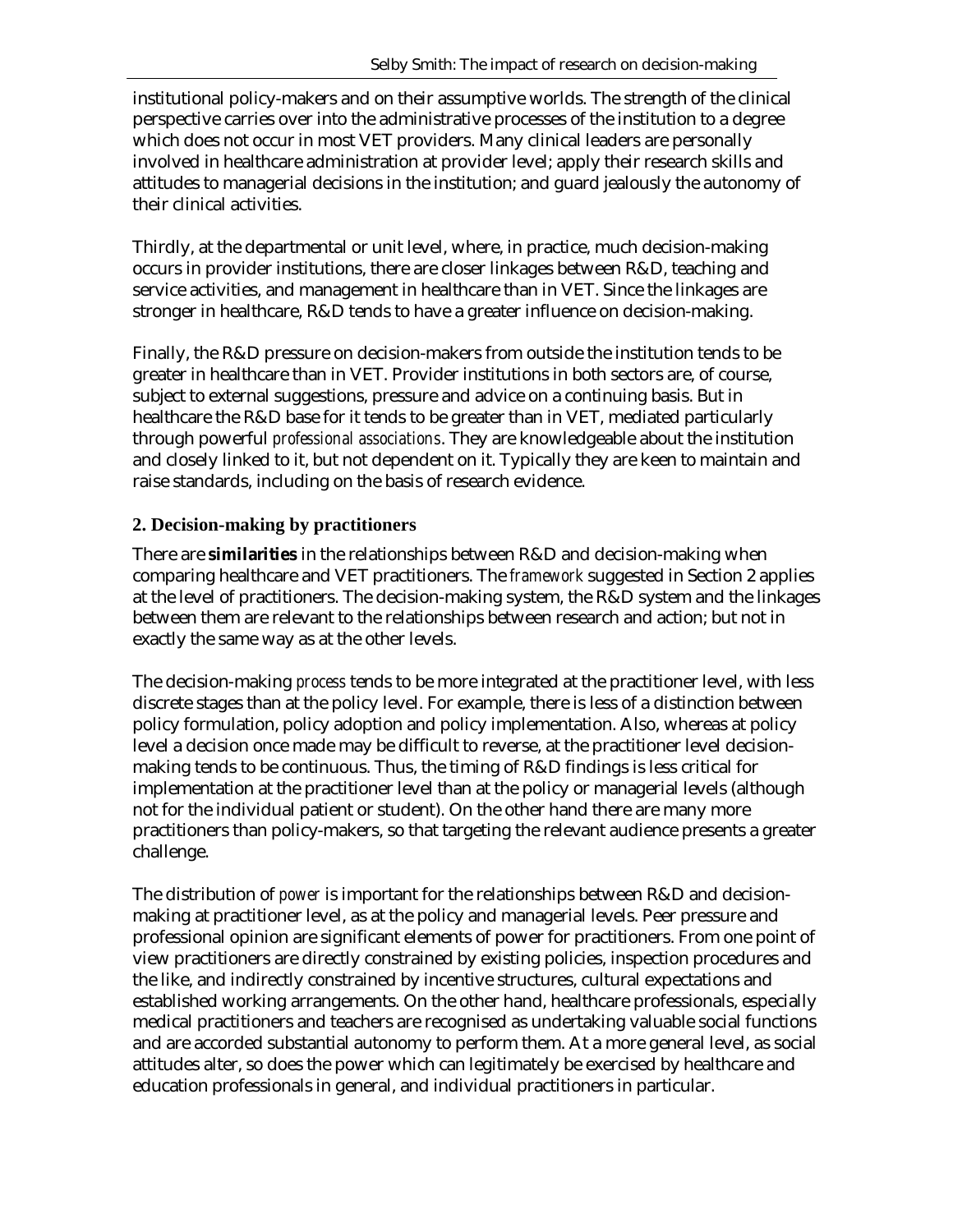Practitioner decision-making is influenced by their *assumptive worlds*. The separate elements which affect the assumptive world of practitioners, such as initial disposition, the nature of the training program and the practice settings, tend to reinforce each other for a specific profession and to differentiate increasingly one group of professional practitioners from another, eg doctors from teachers, or surgeons from GPs. Each of the elements affects the assumptive worlds of practitioners and thus their decision-making, including the degree to which R&D has audience and influence.

The *R&D system* is important for decision-making in both healthcare and education. In both sectors R&D takes place in many settings, including by practitioners. While it contributes cumulatively to the individual's own practice, practitioner R&D contributes relatively little to the accumulating body of knowledge which is available to other practitioners (and researchers). It appears that, in both healthcare and VET: those who undertake R&D are also more likely to give audience to R&D undertaken elsewhere and be influenced by it; and the three attributes of R&D are each significant. Much of the R&D undertaken by practitioners is applied rather than theoretical. It tends to interact in its influence on practice with the entire array of beliefs, assumptions, interests and experiences of the practitioner. Its use tends to be instrumental, interactive, legitimative and perhaps conceptual rather than a weapon for explicit political or bureaucratic conflict.

*Linkages* between R&D and decision-making are important at the practitioner level in both VET and healthcare in affecting whether R&D has audience with decision-makers and influences their actions. When practitioners undertake  $R&D$ , its use is guaranteed and its influence on decision-making more likely. The developing insights are available to the practitioner throughout the R&D study and may influence decision-making outside the confines of the specific project. When practitioners undertake R&D themselves, they appear more likely to be aware of R&D undertaken elsewhere and for it to have influence on their practice. Professional associations, professional opinion and peer interactions are significant linkages for many practitioners in both education and healthcare. Joint research projects have also been shown to strengthen existing linkages between researchers and practitioners (and to assist in developing new linkages). Linkages can be indirect, since professionals are influenced by the wider society in their professional practice as in their private activities.

However, there are also **differences** between healthcare and VET in the relationships between R&D and decision-making at the practitioner level. First, it appears that R&D has a greater influence on decision-making by medical practitioners than by teachers. The difference is less marked between teachers and other healthcare practitioners. It may reflect the more scientific orientation of healthcare than education R&D, the greater community support for R&D in healthcare than in VET, and the higher prestige attaching to medical practitioners than teachers, resulting in greater autonomy for their practice. Secondly, the linkages between R&D, teaching and service provision tend to be closer in healthcare than in education. Thirdly, professional associations in healthcare, especially those for medical practitioners, are substantially more influential on practice than those in education; and they are significantly more influenced by R&D. Fourthly, healthcare practitioners, notably doctors, appear to be more sympathetic to research skills and attitudes, more open to evidence and more likely to consider it as a basis for possible changes in their practice than the generality of VET teachers; although most professionals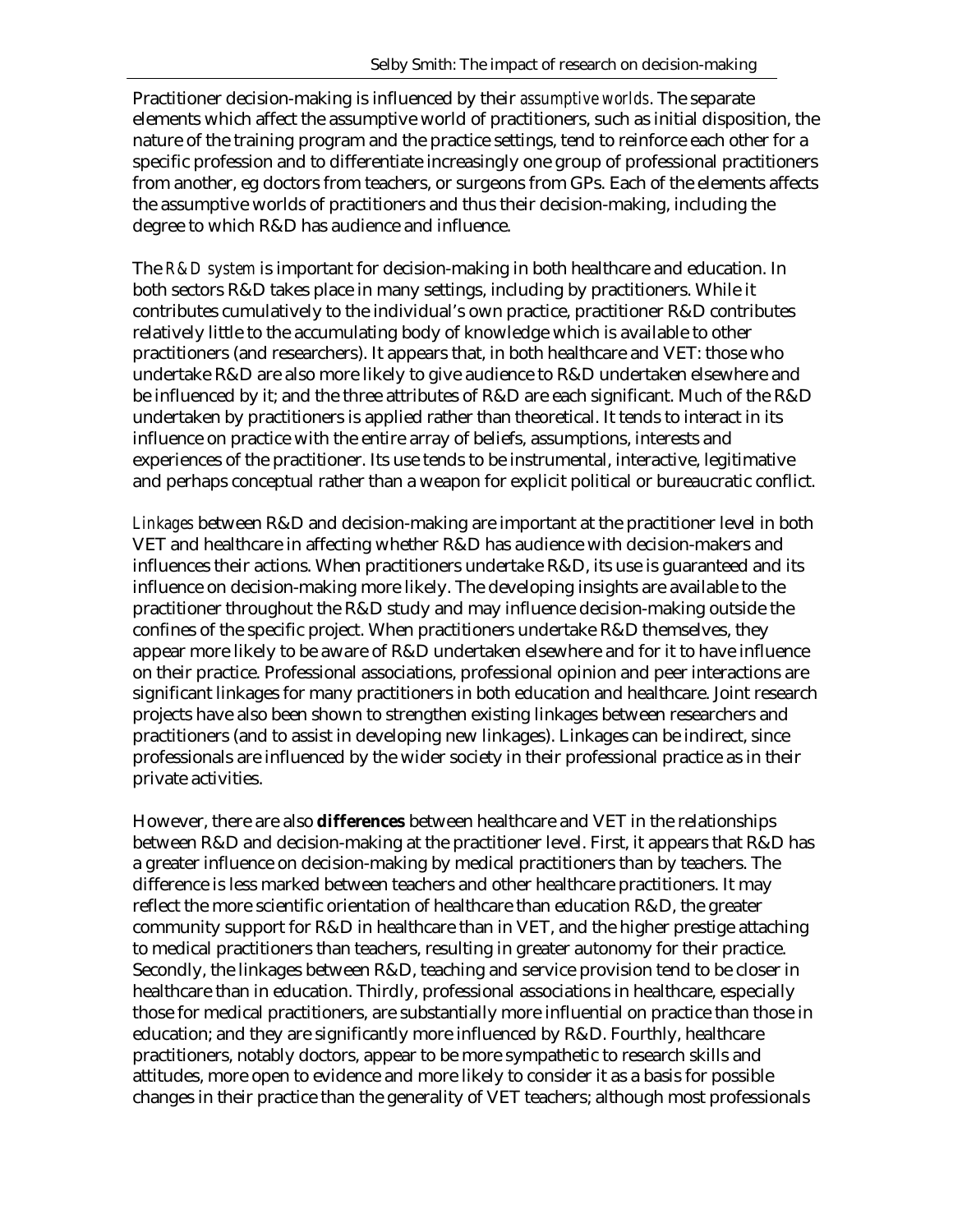are open to new and better information, including from R&D, if it will facilitate better service to their clients.

### **6. Five concluding comments**

First, the evidence is that R&D does have an impact on decision-making by policy-makers and practitioners in both healthcare and education, but not in the way many people think. For example, the research enterprise is accumulative. Over time, research's main contribution may be to the 'big ideas'. A number of the 'big ideas' preoccupying senior decision-makers in recent years are grounded in research. The outputs of the R&D system also include research skills and attitudes and trained personnel (human capital). These outputs are often overlooked (they were largely ignored by 'users' at the symposia). Their absence substantially weakens decision-making.

Secondly, it was generally not possible to evaluate in any quantitative fashion the *extent* of the influence of research on decision-making. There are many different types (broadly defined) of research and these can be used in a wide range of decision-making contexts. They have varying levels of visibility to the separate groups of users and other stakeholders and affect their knowledge of the extent of research's influence. Thus, a priori, one cannot conclude which types of research are used and have influence more than others: it depends. Further, the extent of the use or influence of research cannot be determined by considering the research system alone. It depends critically on the circumstances of decision-making in a particular context and the linkages between research and decision-making in that context. The research studies demonstrated that there are many contexts and a range of (potential) uses of research in decision-making.

Thirdly, the extent to which research is used and has influence on decision-making can be *enhanced* by the actions of the stakeholders. This places responsibilities on both decisionmakers and researchers. For example, decision-makers have an obligation to be engaged with the world of ideas and to develop their own human capital. They cannot expect to make good decisions without thought. Neither decision-makers nor researchers are likely to act appropriately unless the incentive structures in their work settings encourage it. Also, to the extent that a significant amount of research is now commissioned by users in both healthcare and VET, these groups' actions will influence the quality of research. For example, a strong preference by users for R&D that is short-term and instrumental can, in the longer term, weaken the research base. A weak network of effective linkages undermines the potential for research to be used in decision-making at each level and to have influence, by limiting the potential for the two-way flow of information and people. The emphasis on linkages rather than dissemination (narrowly defined) increases the mutual responsibilities of the parties.

Fourthly, the case studies brought students and workers (in VET) and patients and carers (in healthcare) into prominence as an additional set of significant decision-makers by whom R&D can be used, and on whom it can have an influence. This was a valuable addition to the framework for analysing the relationships between R&D and decisionmaking. It emphasises that decision-making at this level is often the result of the *relationship* between providers and users; and that R&D can be used by, and have influence with, both parties to the relationship.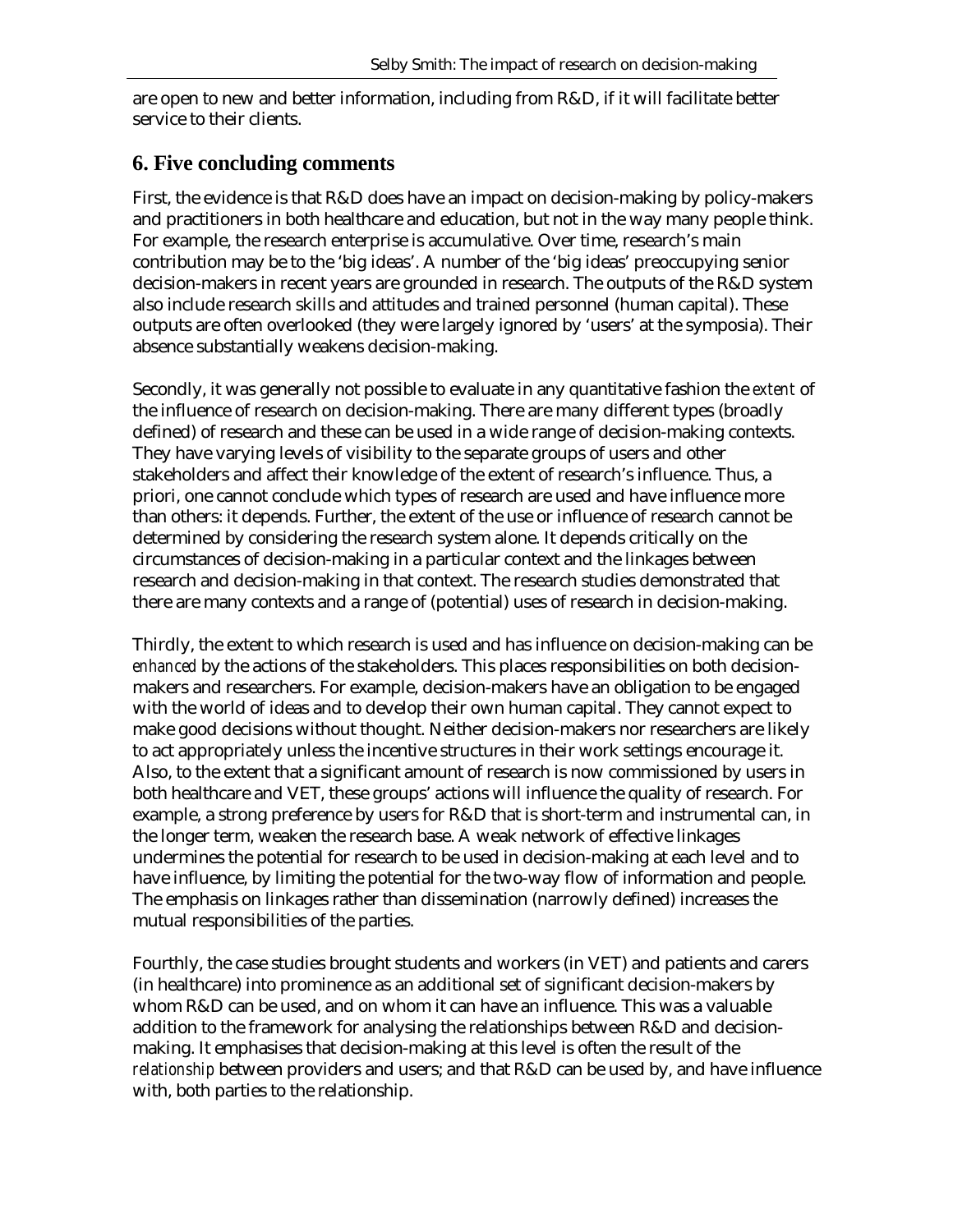Finally, the studies raised the difficult issue of the precise boundaries of R&D, especially in relation to research skills and attitudes, and at the level of practitioners and managers. An openness to evidence in making decisions, for example, can be characterised as a way of working, as well as characteristic of R&D. A number of the case studies can be seen as wrestling with how best to define the precise boundary of R&D activity. In an increasingly turbulent environment, an interest by managers and practitioners in evidence, an openness to new perspectives and a willingness to learn progressively and systematically from the experience of oneself and others is central to improving practice and performance. The studies illustrate the diverse ways in which a beneficial relationship between R&D and decision-making in healthcare or education at the managerial and practitioner levels can operate, or be frustrated.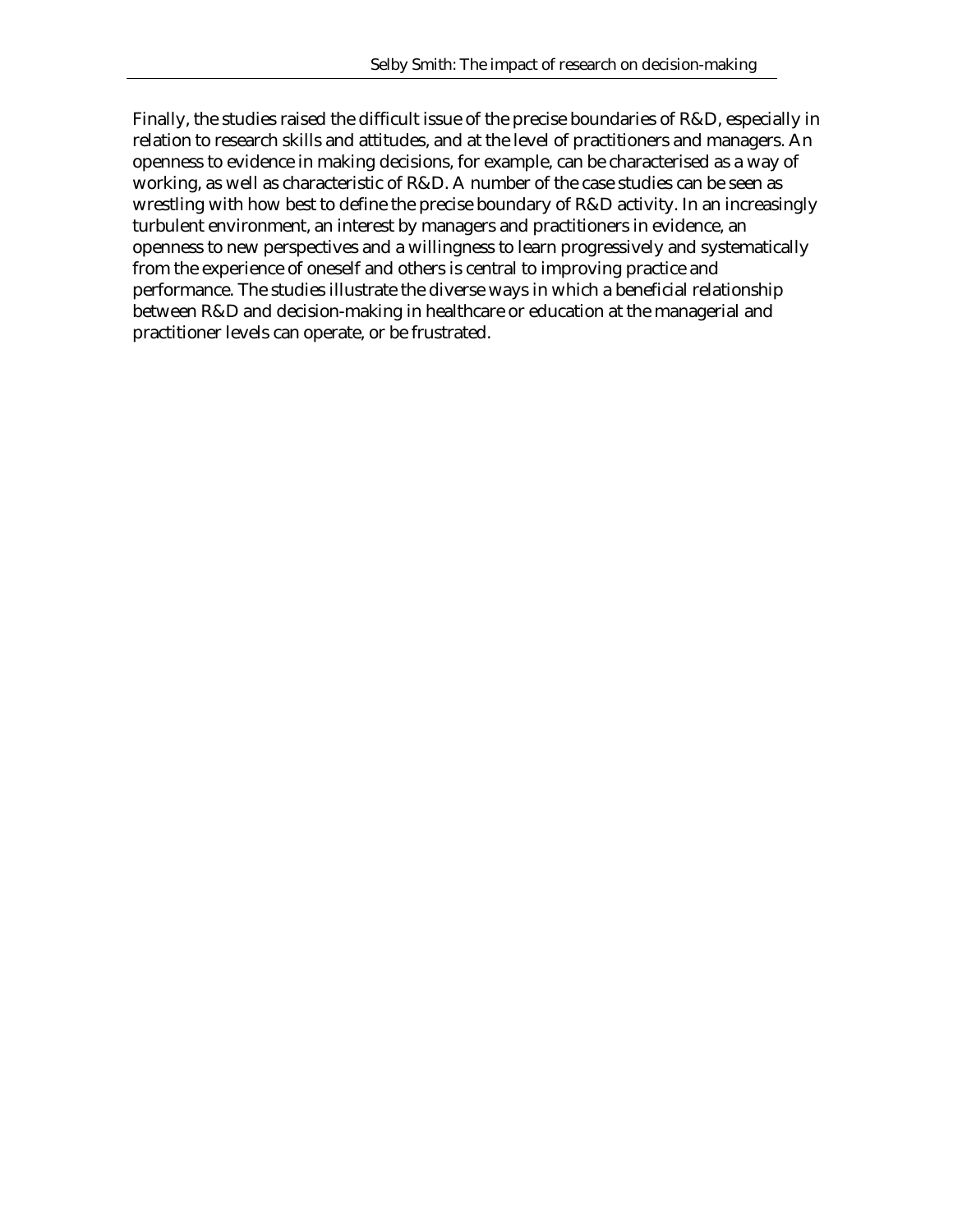### **References**

Anderson D (1998) Research, decision making and action in other functional areas of government, and internationally. In C Selby Smith (ed) Research and VET decisionmaking: February 1997 Symposium. Monash University-ACER Centre for the Economics of Education and Training, Melbourne.

Australian Bureau of Statistics (1993) Australian standard research classification. Catalogue no 1297.0. Canberra: Australian Government Publishing Service.

Boud D, Freeland J, Hawke G, McDonald R (1997) More strategic more critical, more evaluative. In D Boud (ed) Workplace learning: current research and new agendas. Adelaide: National Centre for Vocational Education Research.

Brown L (1991) Knowledge and power: health services research as a political resource. In E Ginzberg (ed) Health services research: key to health policy. Massachusetts: Harvard University Press.

Buxton M and Hanney S (1994) Assessing payback from Department of Health Research and Development, vol 1. Uxbridge: Health Economics Research Group, Brunel University.

Buxton M and Hanney S (1994) Assessing payback from Department of Health Research and Development: second report (two volumes). Uxbridge: Health Economics Research Group, Brunel University.

Commonwealth Department of Health (1982) Submission to Joint Parliamentary Committee of Public Accounts' Inquiry into Payments under the Commonwealth Medical Benefits Schedule – Medical Fraud and Overservicing. Main report and appendices, June (mimeographed). Canberra.

Drummond M, Hailey D and Selby Smith C (1991) Maximising the impact of health technology assessment: the Australian case. In C Selby Smith (ed) Economics and health: 1991. Proceedings of the thirteenth Australian Conference of Health Economists, Monash University and National Centre for Health Program Evaluation, Victoria.

Gadiel D, Ridoutt L and Selby Smith C (1997) Non-specialist medical workforce in public hospitals – hospital pilot restructuring program final report. Sydney: Strategic Human Capital Management.

Ham C and Hill M (1993) The policy process in the modern capitalist state. Sussex: Wheatsheaf Books.

Huberman M (1990) Linkages between researchers and practitioners - a qualitative study. American Educational Research Journal, Summer, vol 27, no 2, pp 363-391.

Joint Parliamentary Committee of Public Accounts (PAC) (1982a) Transcript of Press Conference given by Chairman of PAC (Mr D Connolly) on 25 May, Canberra.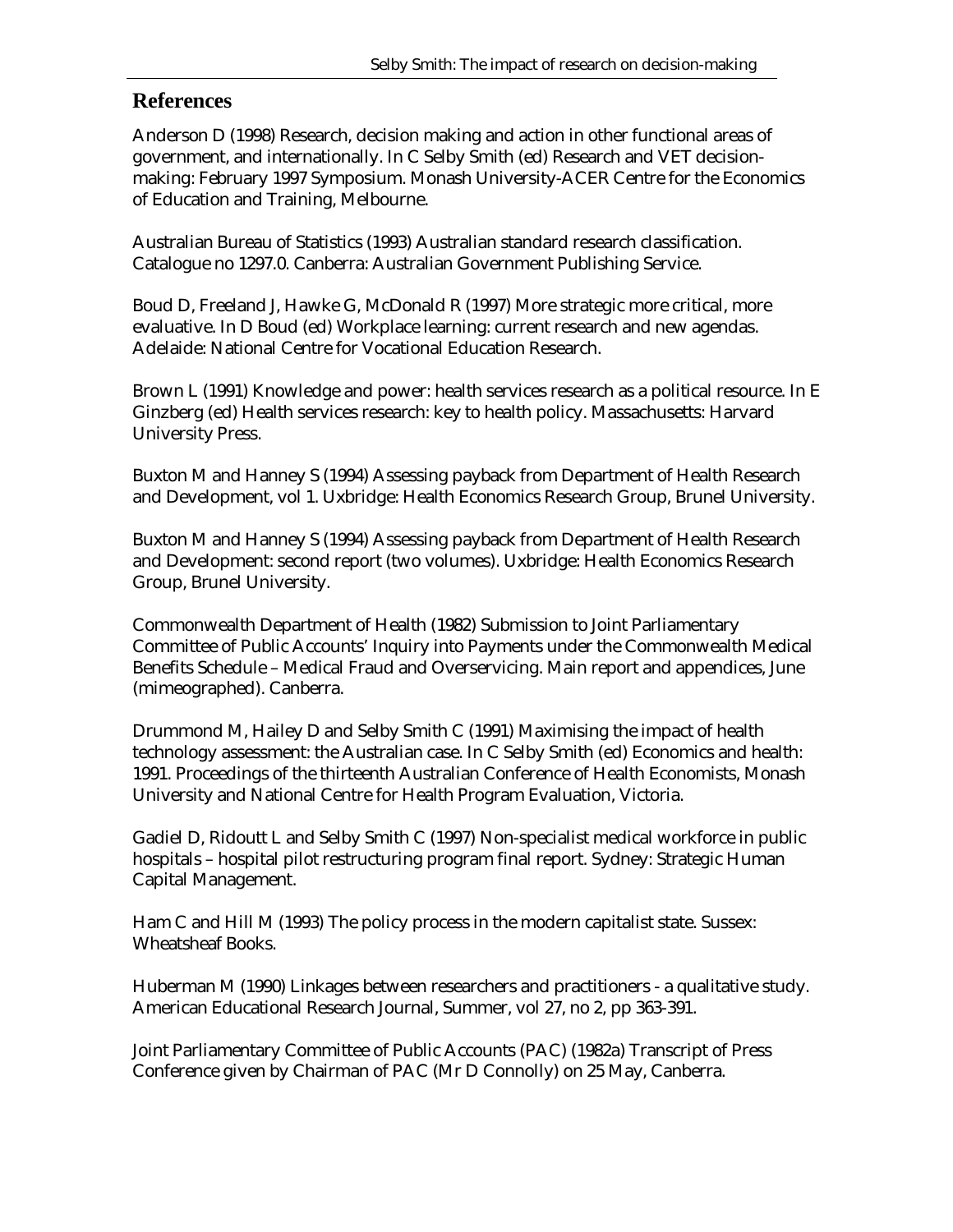Joint Parliamentary Committee of Public Accounts (PAC) (1982b) News Release, 25 May, Canberra.

Joint Parliamentary Committee of Public Accounts (PAC) (1982c) Report 203: Progress report on Medical Benefits Fraud and Overservicing. Canberra: Australian Government Publishing Service.

Klein R (1990) Research, policy and the national health service. Journal of Health Politics, Policy and Law, vol 15, no 3, pp 501-523.

Palmer G and Short S (1994) Healthcare and public policy: an Australian analysis. Melbourne: Macmillan.

Postlethwaite T (1984) Research and policy making in education: some possible links. In D S Anderson and B J Biddle (eds) Knowledge for policy: improving education through research. London: The Falmer Press.

Rist R (1996) Information needs in the policy arena: linking educational research to the policy cycle. In: Knowledge bases for education policies. Paris: OECD.

Robinson C (1998) Research and researchers' perspectives: from the viewpoint of VET research institutions. In C Selby Smith (ed) Research and VET decision-making: February 1997 Symposium, Monash University-ACER Centre for the Economics of Education and Training, Melbourne.

Selby Smith C (ed) (1999) The impact of R&D on VET decision-making: a range of case studies. Adelaide: National Centre for Vocational Education Research.

Selby Smith C and Corbett D (1995) Parliamentary committees, public servants and due process. Australian Journal of Public Administration, vol 54, no 1, March.

Selby Smith C, Davis D, Fletcher A, Fox C, Ridoutt L and Selby Smith J (1992) National Health Labour Force Research Program (two volumes). Graduate School of Management, Monash University, Melbourne.

Selby Smith C, Davis D, Fletcher A, Fox C, Ridoutt L and Selby Smith J (1992a) Inventory of health labour force research studies in Australia (1980-1991). Canberra: Australian Government Publishing Service.

Selby Smith C, Drummond M and Hailey D (1992) Increasing the impact of health technology assessments In M K Chytil, G Durn, W van Eimeren and C D Flagle (eds) Health systems - the challenge of change. Prague: Omnipress.

Selby Smith C, Drummond M and Hailey D (1994) The role of economic appraisal in health technology assessment: the Australian case. Social Science and Medicine, vol 38, no 12, pp 1653-1662.